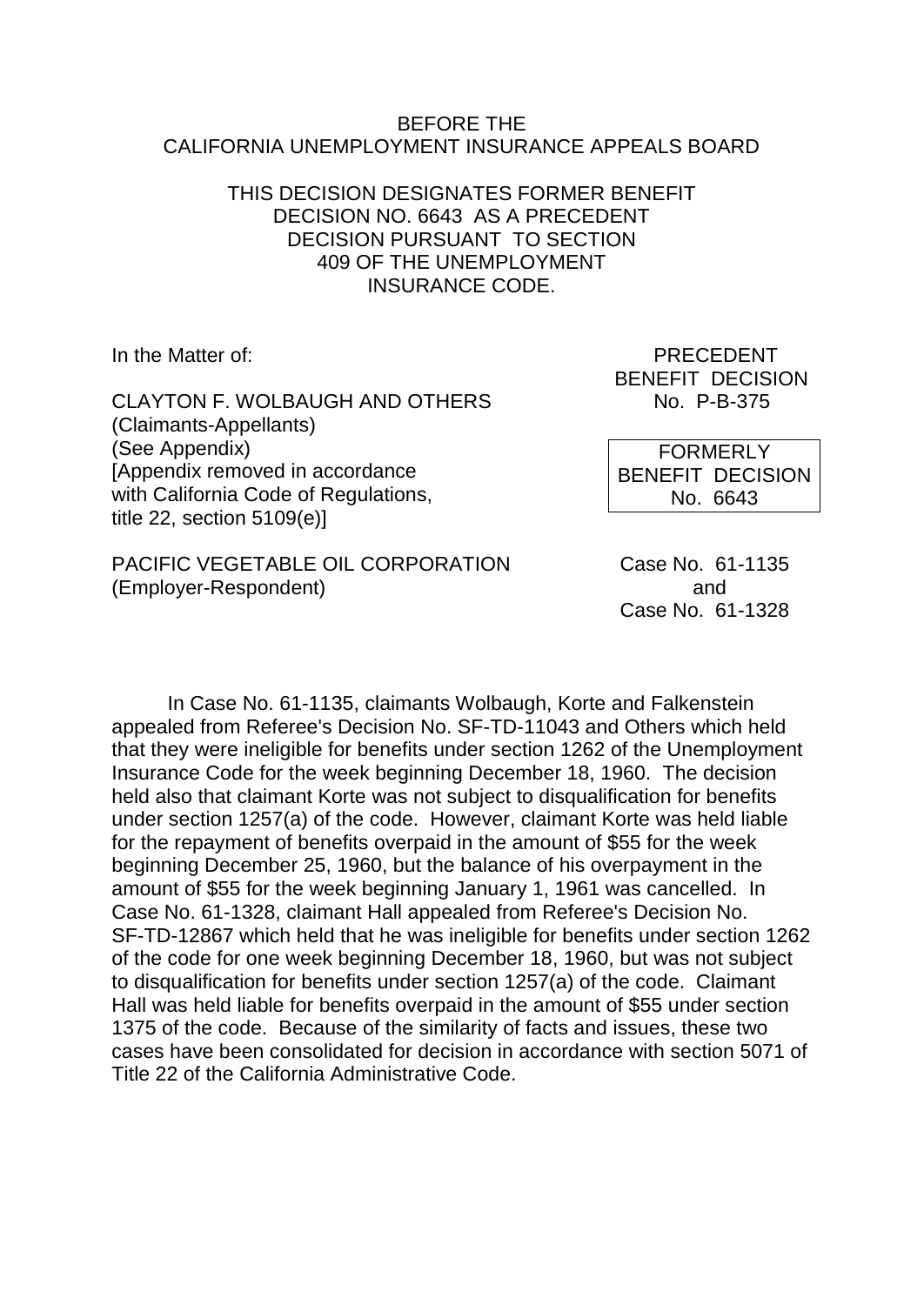## STATEMENT OF FACTS

The claimants were employed at the employer's vegetable oil processing plant in Richmond, California. The claimants were members of the International Longshoremen and Warehousemen's Union, Local No. 6, which had a collective bargaining agreement with the employer covering all plant and maintenance employees.

The plant force included about 60 workers, some of whom were part of a production crew which worked on varying shifts so that operations were carried on 24 hours a day, seven days a week. The claimants, however, normally worked a shift from 8 a.m. until 4:30 p.m., five days a week, Monday through Friday. The plant was at a low state of production as of December 16, 1960, and it was anticipated that there would be a curtailment of production operations over the holidays.

At or about 1 p.m. on December 16, 1960, a stop-work meeting occurred at the plant because of a dispute over the pay rate of one of the employees. This necessitated the shutting down of operations. A sufficient force of men was left in the plant to close down the operations, which took place gradually until at or shortly before the close of the shift at 4 p.m. The remainder of the work force, including the claimants, gathered together outside the plant. The employer refused to bargain with the union until the men returned to work. The men at the stop-work meeting were instructed by the union officials to report back to work on Monday, December 19, 1960. None of the shift men reported for work over the weekend, although the plant was open and they could have been put to work. The claimants were not scheduled for work over the weekend.

The claimants reported for work shortly before 8 a.m. on Monday, December 19, 1960. They went to their work stations and either performed work to which they had previously been assigned or waited for an assignment. The union officials met with the employer in an attempt to solve the differences beginning about 8:15 a.m. At some time during the course of the next hour an understanding was reached that the men would return to work as soon as this was reasonably possible. As long as the plant was shut down and in view of the impending holidays, it was decided that full-scale operations would not be immediately resumed. About six to ten men were put to work and the remainder, including the four claimants, were laid off. When the claimants filed their claims for benefits for the week beginning December 18, 1960, they stated that they were not working because they had been laid off.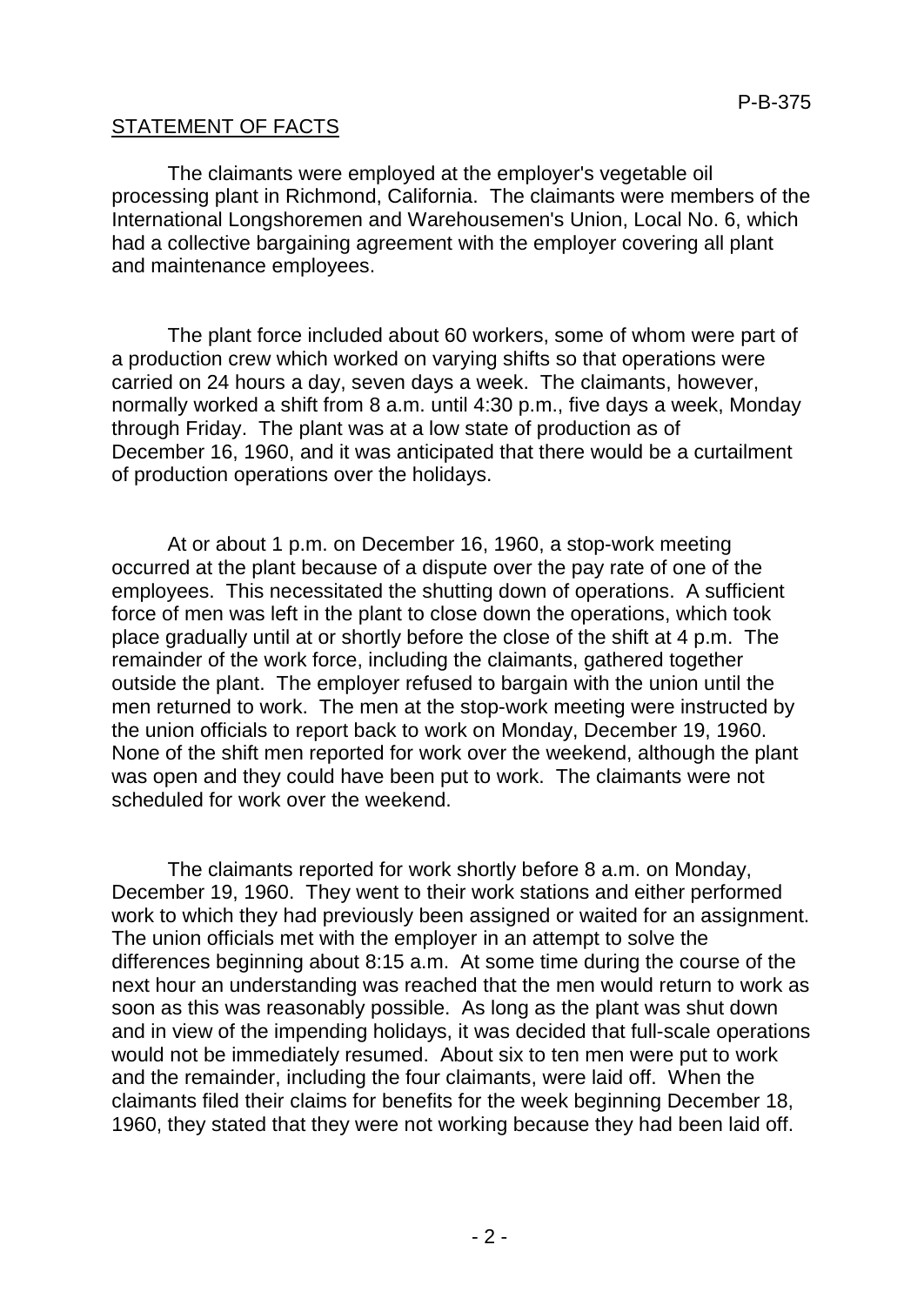Claimant Korte was given waiting period credit for this week and then paid benefits in the amount of \$55 for each of the following two weeks. Claimant Hall received benefits in the amount of \$55 for the week beginning December 18, 1960.

P-B-375

#### REASONS FOR DECISION

Section 1262 of the Unemployment Insurance Code provides:

"1262. An individual is not eligible for unemployment compensation benefits, and no such benefit shall be payable to him, if he left his work because of a trade dispute. Such individual shall remain ineligible for the period during which he continues out of work by reason of the fact that the trade dispute is still in active progress in the establishment in which he was employed." (Emphasis added)

Section 1262-1 of Title 22 of the California Administrative Code provides:

"1262-1. With respect to acts or periods of ineligibility under Section 1262 of the code 'week of ineligibility' shall be any week or weeks applicable to the individual under these regulations, during any portion of which his unemployment is due to his having left his work because of a trade dispute and for the period during which he continues out of work by reason of the fact that the trade dispute is still in active progress in the establishment in which he was employed." (Emphasis added)

Section 143 of the Unemployment Insurance Code provides in part:

"143. 'Week' means a period of seven consecutive days as prescribed by authorized regulation. . . ."

Section 1253-1 of Title 22 of the California Administrative Code provides: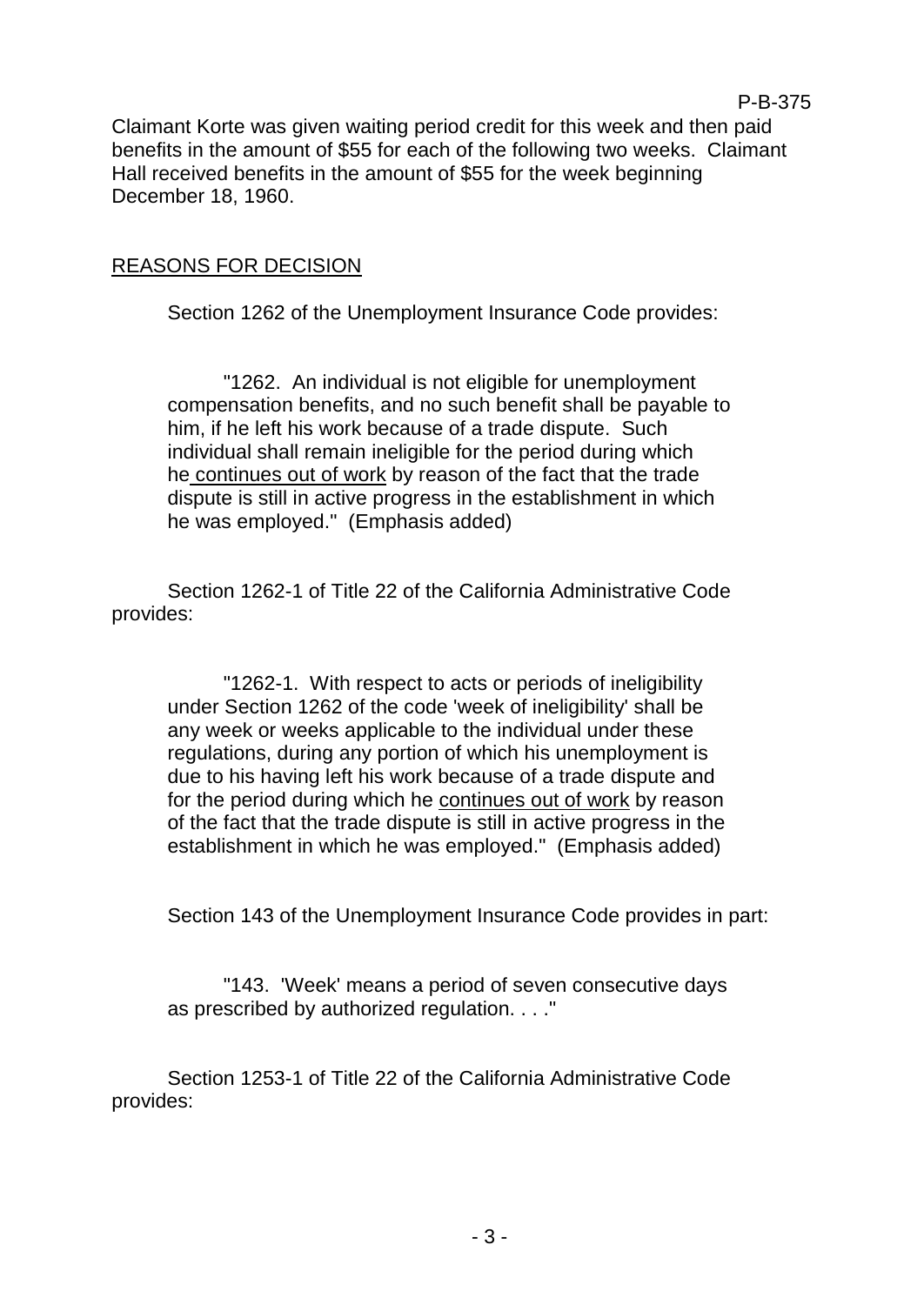"1253-1. The term 'week' for benefit purposes means the seven consecutive days commencing at 12:01 a.m., Sunday, and ending 12 midnight the following Saturday."

In Benefit Decision No. 6599, [now Appeals Board Decision No. P-B-374] where the claimant left his work on May 11, 1959 because of a trade dispute and continued out of work because of the trade dispute until Tuesday, June 30, 1959, at which time the claimant was not recalled to work because no work was available, we held that the claimant was ineligible for benefits for the week beginning June 28, 1959 under section 1262 of the code. In Benefit Decision No. 6599 [now Appeals Board Decision No. P-B-374], we specifically found that the claimant had been unemployed during a portion of the week because of the fact that a trade dispute was still in active progress at the establishment in which he was employed. Although the claimant was unemployed during the remainder of the week because his employer had no work for him, unemployment insurance benefits, as distinguished from disability benefits, are payable for full weeks and not for portions of weeks.

In the present case, Sunday, December 18, 1960, was not a normal work day for the claimants. They reported for work on Monday, December 19, 1960, which was the first day of the week for which they were scheduled to work, and were laid off for lack of work. Under these circumstances, we hold that during the week commencing December 18, 1960, the claimants did not continue out of work by reason of the fact that the trade dispute was still in active progress in the establishment in which they were employed. Therefore, they were not ineligible for benefits under section 1262 of the code.

Section 1257(a) of the code provides that an individual is disqualified for benefits if he wilfully made a false statement or representation or wilfully failed to report a material fact to obtain benefits. We agree with the referee that since the claimants were in fact laid off, a disqualification for benefits under section 1257(a) of the code was inappropriate.

In view of our conclusions under sections 1262 and 1257(a) of the code, the overpayments assessed against claimants Hall and Korte must be cancelled.